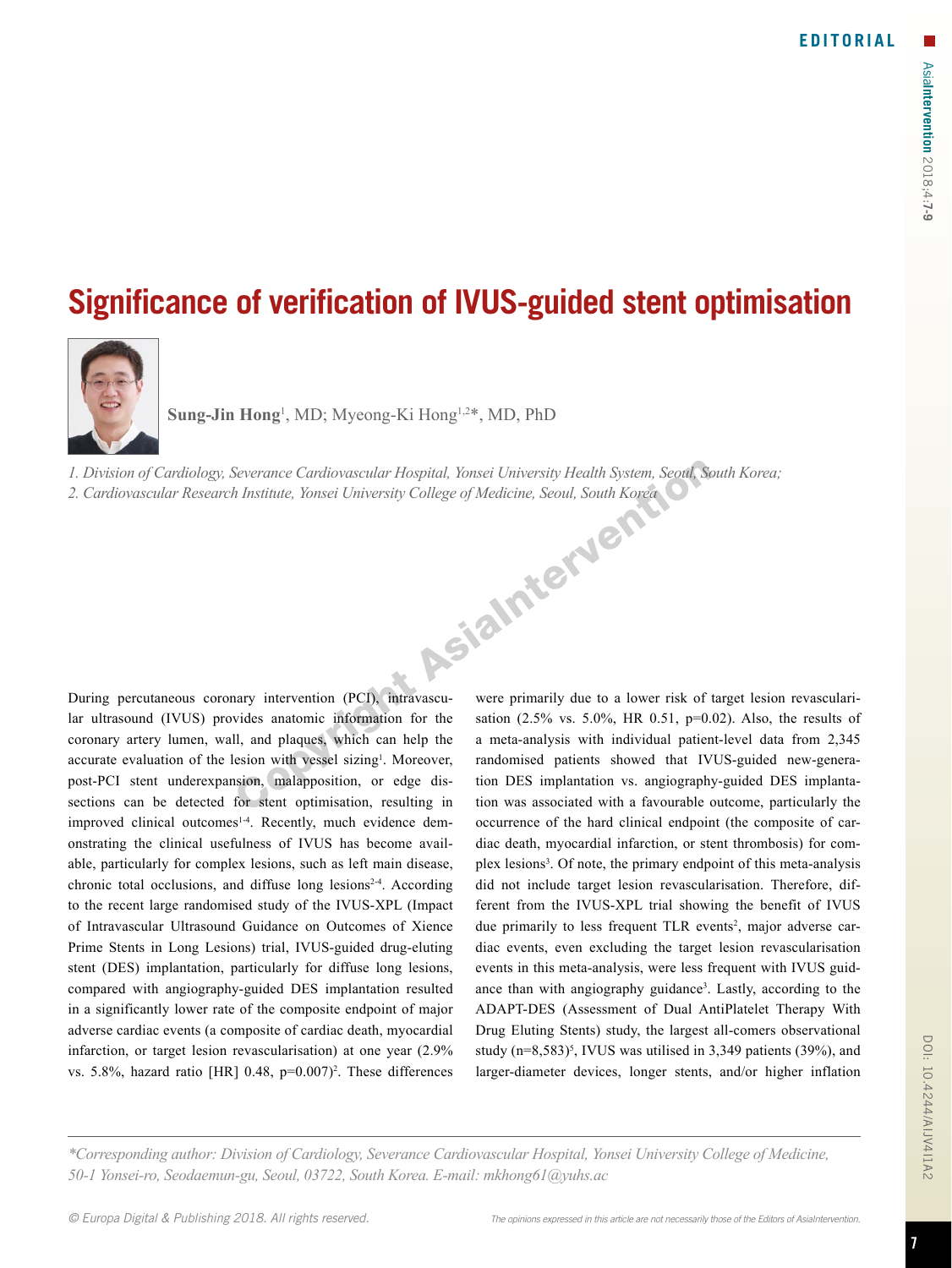pressure were used in the IVUS-guided cases. At one year, propensity-adjusted multivariable analysis revealed that IVUS guidance vs. angiography guidance was associated with reduced definite/probable stent thrombosis  $(0.6\%$  vs.  $1.0\%$ , p=0.003), myocardial infarction (2.5% vs. 3.7%, p=0.004), and a composite of adjudicated major cardiac events (cardiac death, myocardial infarction, or stent thrombosis)  $(3.1\% \text{ vs. } 4.7\% \text{, } p=0.002)$ . The benefits of IVUS were especially evident in patients with acute coronary syndromes and complex lesions<sup>5</sup>.

Contrary to these findings<sup> $2-5$ </sup>, in this issue of AsiaIntervention, Watanabe et al in their study failed to demonstrate the clinical usefulness of IVUS guidance for target vessel revascularisation in the patients treated with first-generation DES<sup>6</sup>.

## **Article, see page 26**

They sought to evaluate the clinical impact of IVUS use in firstgeneration DES implantation from the Coronary REvascularisation Demonstrating Outcome study in Kyoto (CREDO-Kyoto) PCI/ CABG registry cohort-2. As a retrospective cohort study, they selected the patients treated with first-generation DES without acute myocardial infarction, and compared clinical outcomes between the two groups of patients with or without IVUS use (IVUS-guided group [n=2,768] vs. angiography-guided group [n=2,000]). There was no significant difference between the groups in the cumulative incidence of target vessel revascularisation  $(21.5\%$  vs.  $22.2\%$ ,  $p=0.57$ ). Even after adjustment for confounders, the risk of IVUS guidance relative to angiography guidance for target vessel revascularisation remained neutral (HR 1.09, 95% CI: 0.90-1.32, p=0.37). Thus, they concluded that IVUS-guided PCI as compared with angiography-guided PCI was not associated with a lower risk for target vessel revascularisation in patients treated with first-generation DES.

Failure to demonstrate the clinical usefulness of IVUS-guided DES implantation in this study might be attributed to the following reasons. First, the definition of IVUS usage was too obscure. They did not differentiate the use of IVUS according to the timing of IVUS examination, and included the IVUS usage for pre-stent deployment, post-stent deployment, or both strategies. Thus, the effect of IVUS usage particularly for stent optimisation, which can be most important during PCI, was not accurately addressed. According to the previous IVUS-XPL trial<sup>1</sup>, even among the patients with IVUS guidance, the clinical outcomes were totally different between the patients meeting the IVUS criteria for stent optimisation and those who did not meet the IVUS criteria (1.5% vs. 4.6%; HR 0.31, 95% CI: 0.11-0.86, p=0.02). Thus, the study evaluating the clinical efficacy of IVUS requires appropriate analyses of the measurements of IVUS parameters after DES implantation. Moreover, the lack of analyses of IVUS parameters raises the question of the extent to which the stent optimisation by IVUS was achieved in the IVUS-guided group. It is not a simple matter of usage or non-usage of IVUS, but whether the improvement of clinical outcomes is accompanied by "appropriate use of IVUS", i.e., the extent of stent optimisation by IVUS usage. The interpretation of IVUS images

is not intuitive, but requires a careful understanding of what is important<sup>1</sup>. Second, this study was not a randomised study but an observational study with a modest sample size. Third, the authors only included patients treated with first-generation DES, which are not widely used in current practice. Fourth, in this study, all-comers treated with DES were included. Patients with chronic total occlusions were only 15.9% in the IVUS group, and the proportion of patients with a larger than 28 mm stent was 52.8%. However, rather than routine use of IVUS for stent optimisation, IVUS usage (particularly for complex lesions) could be more beneficial. Although they tried subgroup analyses, the number of patients could be too small to detect the clinical efficacy of IVUS for each subgroup, something which was different from the previous ADAPT-DES study<sup>5</sup>.

However, it is notable that there was a trend towards a beneficial effect in small vessels in subgroup analyses, indicating the beneficial effect of IVUS particularly for small vessels. Also, the final balloon pressure was statistically greater in the IVUS group at 20 atm vs. 18 atm  $(p<0.0001)$ , although the authors did not include the analyses of quantitative coronary angiography after stent implantation, which would be essential to confirm the differences in angiographic results between the two groups. Lastly, although the authors failed to demonstrate the superiority of the IVUS-guided group for target vessel revascularisation, the superiority of the IVUS-guided group was observed for all-cause death (HR 0.85, 95% CI: 0.73-0.99, p=0.04), myocardial infarction (HR 0.75, 95% CI: 0.59-0.95, p=0.02), and major adverse cardiac events (HR 0.88, 95% CI: 0.79-0.97, p=0.01) for the propensity score-matched cohort.

Taken together, the present study provides valuable lessons in terms of (i) the importance of appropriate IVUS usage in selected patients rather than routine usage along with appropriate interpretation of the IVUS images<sup>1</sup>, (ii) the necessity of well-designed randomised trials, (iii) the need for cautious interpretation of negative findings of retrospective analyses with modest sample sizes, and (iv) the requirement for analyses of the parameters of quantitative coronary angiography and IVUS measurements.

## Conflict of interest statement

The authors have no conflicts of interest to declare.

## **References**

1. Mintz GS, Guagliumi G. Intravascular imaging in coronary artery disease. *Lancet.* 2017;390:793-809.

2. Hong SJ, Kim BK, Shin DH, Nam CM, Kim JS, Ko YG, Choi D, Kang TS, Kang WC, Her AY, Kim YH, Hur SH, Hong BK, Kwon H, Jang Y, Hong MK; IVUS-XPL Investigators. Effect of intravascular ultrasound-guided vs angiography-guided everolimus-eluting stent implantation: The IVUS-XPL randomized clinical trial. *JAMA.* 2015;314:2155-63.

3. Shin DH, Hong SJ, Mintz GS, Kim JS, Kim BK, Ko YG, Choi D, Jang Y, Hong MK. Effects of intravascular ultrasound